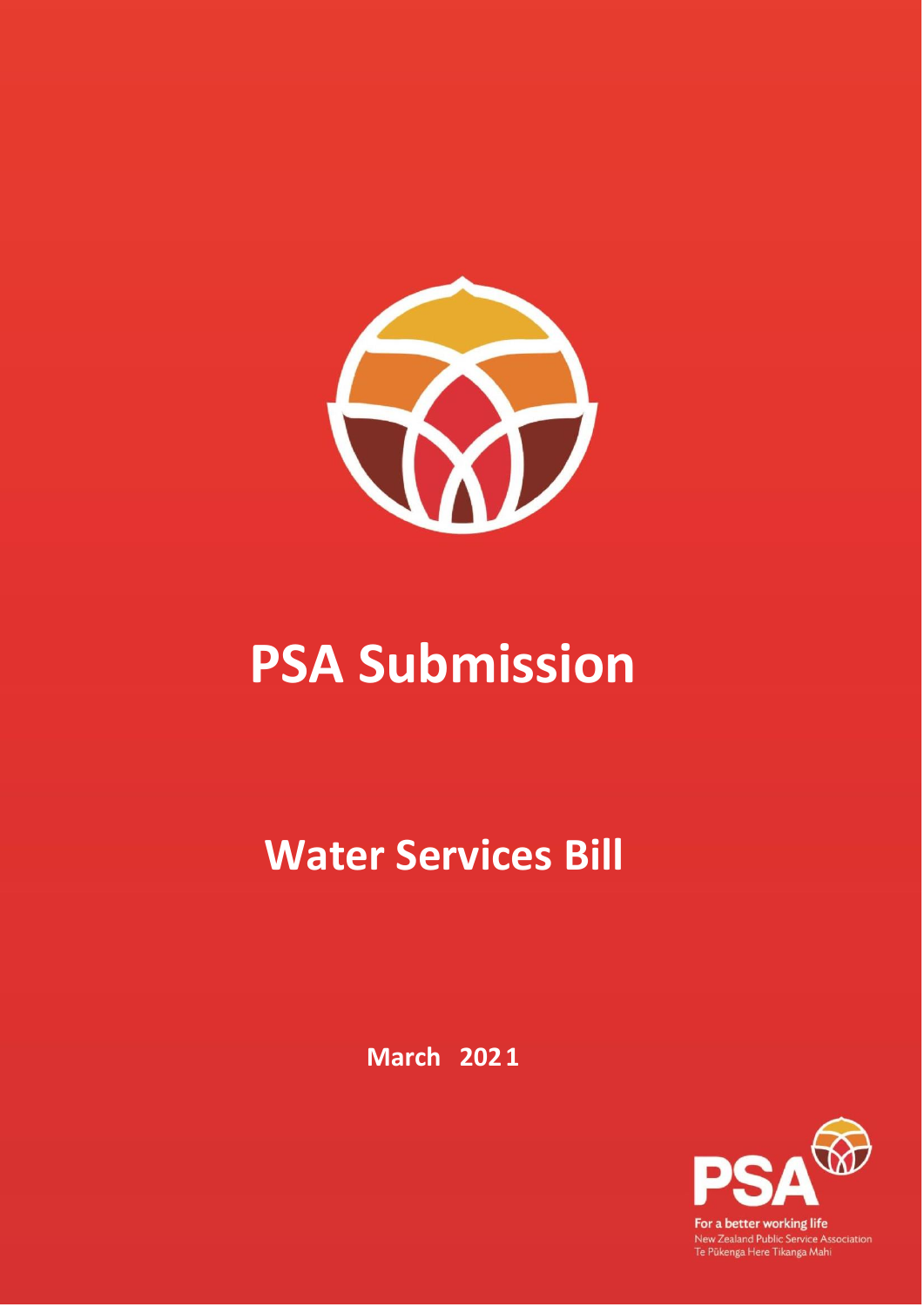## **PSA submission to the Health Select Committee on the Water Services Bill**

March 2020

## **Summary**

The PSA supports the intent of the Water Services Bill ('the Bill') and the drive towards more joinedup management of water services. The management of drinking water, wastewater and storm water are critical to the health and wellbeing of New Zealand's population and challenges will only increase as we wrestle with the impact of climate change. As the Havelock North incident demonstrates, there are severe consequences when the delivery of water services goes wrong.

The PSA recommends that the Bill is amended:

- 1. To restrict devolution to CCOs and prevent privatisation of water services.
- 2. Various provisions of the Bill are amended to require active consultation of iwi and employees and other relevant stakeholders

### **The PSA also recommends that further work is done to support the implementation of the reforms. Specifically:**

- 1. The Bill is amended to provide clarity on division of responsibility between Councils and multiregional entities
- 2. Clarification is provided on the practical application of Te Mana o te Wai
- 3. Industry standards are introduced across water suppliers
- 4. Local government receive the resources and funding they need to successfully implement effective water services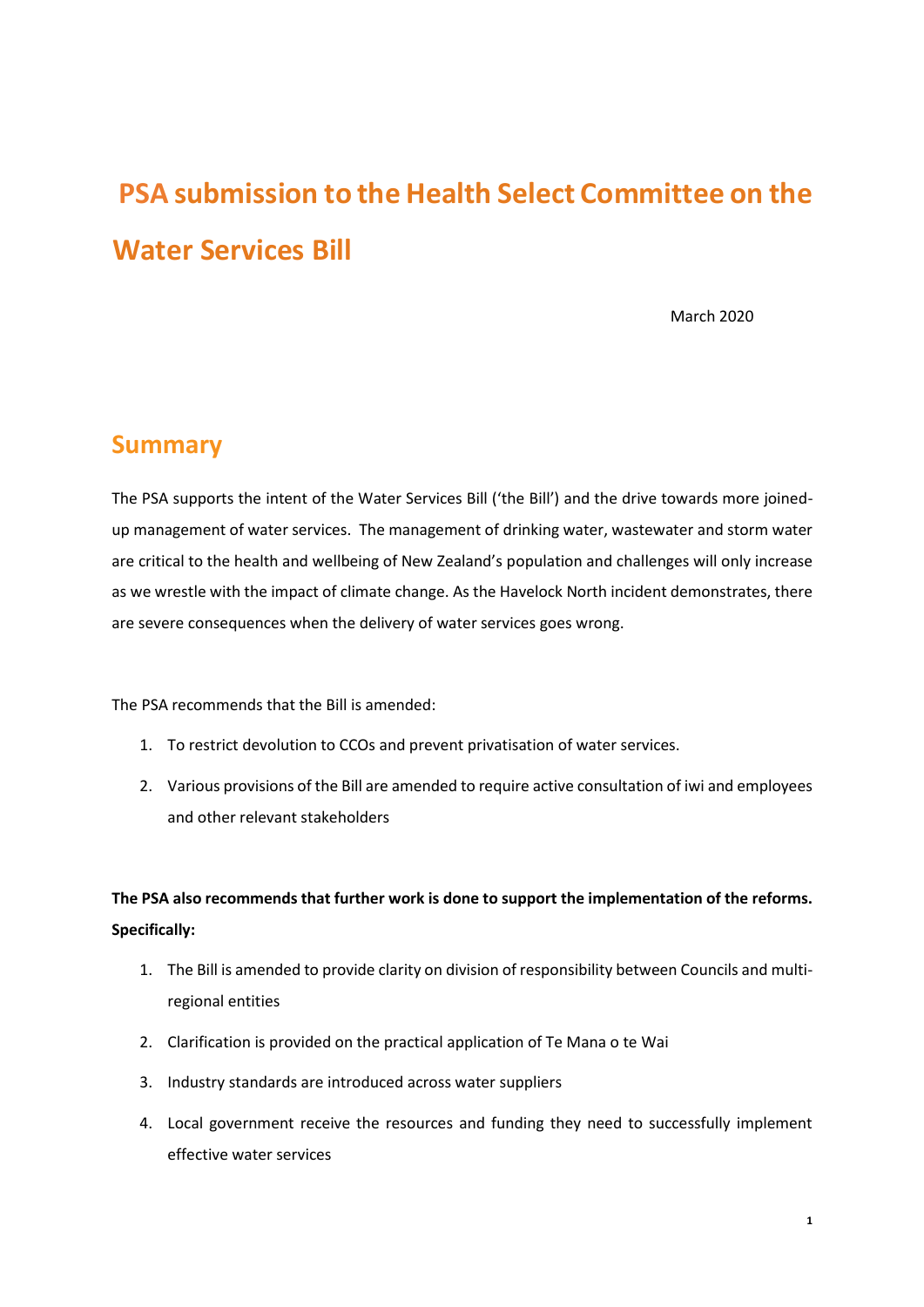## **About the PSA**

The New Zealand Public Service Association Te Pūkenga Here Tikanga Mahi (the PSA) is the largest trade union in New Zealand with over 77,000 members.

We are a democratic and bicultural organisation representing people working in the Public Service, the State sector, the health sector, community and social sector providers. Te Rūnanga o Ngā Toa Āwhina is the Māori arm of the PSA membership.

The PSA represents almost 9,000 members in the local government sector across New Zealand and this submission reflects the view of these members. We also represent members employed by significant Council Controlled Organisations such as Watercare and Wellington Water.

The PSA is affiliated to Te Kauae Kaimahi the New Zealand Council of Trade Unions, Public Services International and UniGlobal.

### **Our values**

### Solidarity - Kotahitanga

We champion members' interests with a strong effective voice. We stand together, supporting and empowering members, individually and collectively.

#### Social justice - Pāpori Ture Tika

We take a stand for decent treatment and justice. We embrace diversity and challenge inequality.

#### Integrity and respect - Te Pono me te Whakaute

Our actions are characterised by professionalism, integrity and respect.

#### Solution focused - Otinga Arotahi

We are a progressive and constructive union, constantly seeking solutions that improve members' working lives.

#### Democratic - Tā te Nuinga e Whakatau ai

We encourage participation from members. We aim to be transparent, accessible and inclusive in the way we work.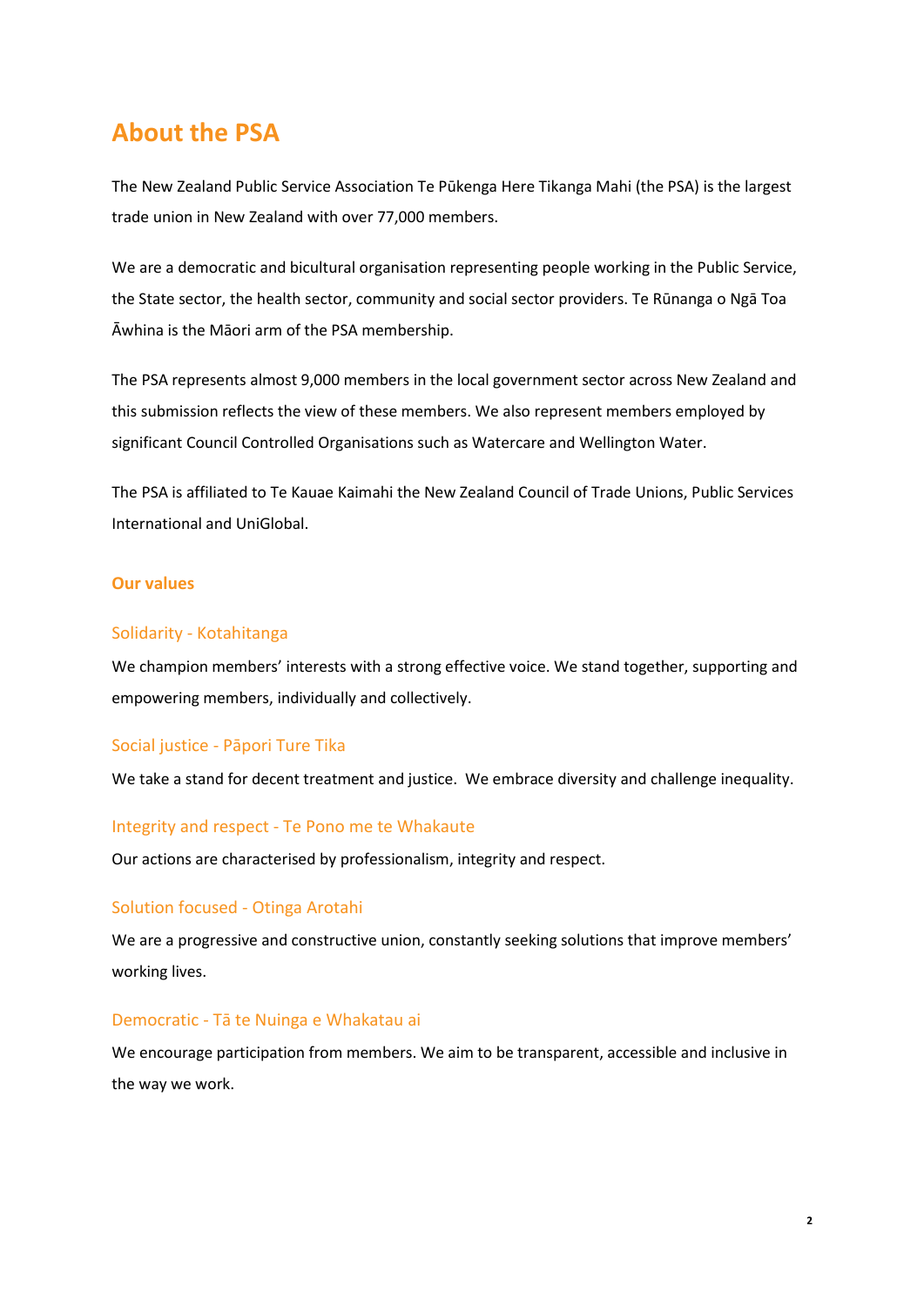## **The PSA supports this Bill**

Overall, we support this Bill and the proposed regulatory framework. Yet, we recommend operational and other regulatory changes to ensure the achievement of the aims of the Bill.

The PSA supported the Havelock North Inquiry and made a submission<sup>1</sup> on stage 2 of the Government Inquiry in July 2017. In that submission we recommended that the Drinking Water Standards be reviewed (rec 5) and that national guidance be developed that outlines how the various agencies roles, responsibilities and regulatory documents should interact to effectively enhance the provision of safe drinking-water (rec 23). It is good to see progress on these matters.

In our submission we make two sets of recommendations regarding the provisions of the Bill and four sets of recommendations to support the implementation of the Three Waters Reform.

## **Changes recommended to the Bill**

## 1. **The Bill is amended to restrict devolution and prevent privatisation of water services.**

Many services which were once delivered directly by local government are now delivered by Council Controlled Organisations (CCOs). This includes water services providers such as Water Care and Wellington Water servicing our biggest New Zealand regions.

The PSA believes that CCOs are a flawed model that emphasises a focus on corporate behaviour and culture above the public good. It adds costs, layers of management and puts governance at arm's length from elected representatives. The ideological assumption that the funder and the provider of services should be split has traditionally been a feature of CCO's. There is therefore scope to reconsider this split in light of modern council operations.

Our experience is, that over time, the terms and conditions for CCO employees may be driven down relative to the terms and conditions for workers in the parent council. Mechanisms for safeguarding terms and conditions need to be put in place from the outset, such as ensuring that CCOs are party

<sup>1</sup> <https://www.psa.org.nz/dmsdocument/88372>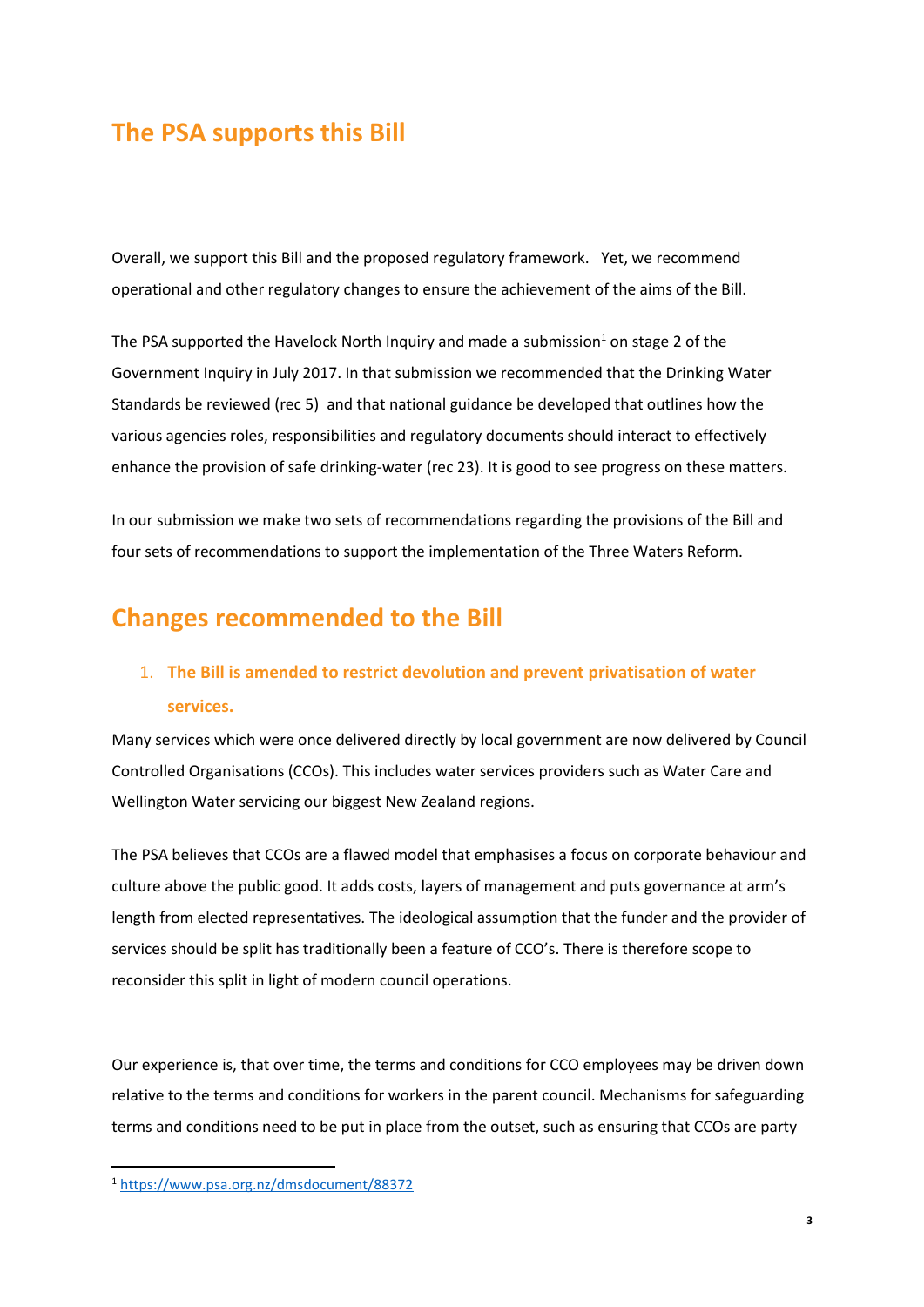to the collective agreement applying to the parent council. The PSA believes that the default position should be that councils retain ownership, control and delivery of services. Closer control is needed over existing CCOs, including ensuring wages, terms and conditions are consistent with the parent council.

In addition, the PSA recommends that the bill is safeguarded to prevent future private ownership of water infrastructure. We note that public ownership of water infrastructure must continue and protections against privatisation has been a priority for the Minister and we support this.

## **Allowing the private sector to provide water services will lead to prioritising of private interests over the public good.**

Research from the United Kingdom<sup>2</sup> suggests that water privatisation leads to higher prices and lower investment in water infrastructure. The provisions of returns to shareholders may compromise the safe and reliable supply of water to citizens. The United Kingdom, who privatised water services under the Thatcher government is now tackling an issue of water supply.<sup>3</sup> Household water bills have risen disproportionately while companies continue to make profits.

With the changes in our environment over the coming years, we must safeguard our water services and keep them publicly owned to ensure all our people have access to enough safe drinking water in the years to come.

We recommend that the Bill contains safeguards to prevent the further devolution of water supply responsibilities to Council Controlled Organisations and the privatisation of water infrastructure.

The bill states under **Part 1 cl 8** that the regime in the Bill applies to any drinking water supplier, which applies to a broad range of public and private entities. However, the parameters of who can be a 'drinking water supplier' are not clear from the definitions provided under **Part 1 cl 8 & cl9.** 

The PSA therefore also recommends that the bill is amended to narrow the scope of who can supply water.

<sup>&</sup>lt;sup>2</sup> Water Privatisation, David Hall & Emanuele Lobina: https://gala.gre.ac.uk/id/eprint/1704/1/PSIRU\_Report\_(9820)\_-\_2008-04-W-over.pdf <sup>3</sup> https://www.theguardian.com/commentisfree/2019/mar/21/englands-running-out-of-water-and-privatisation-is-to-blame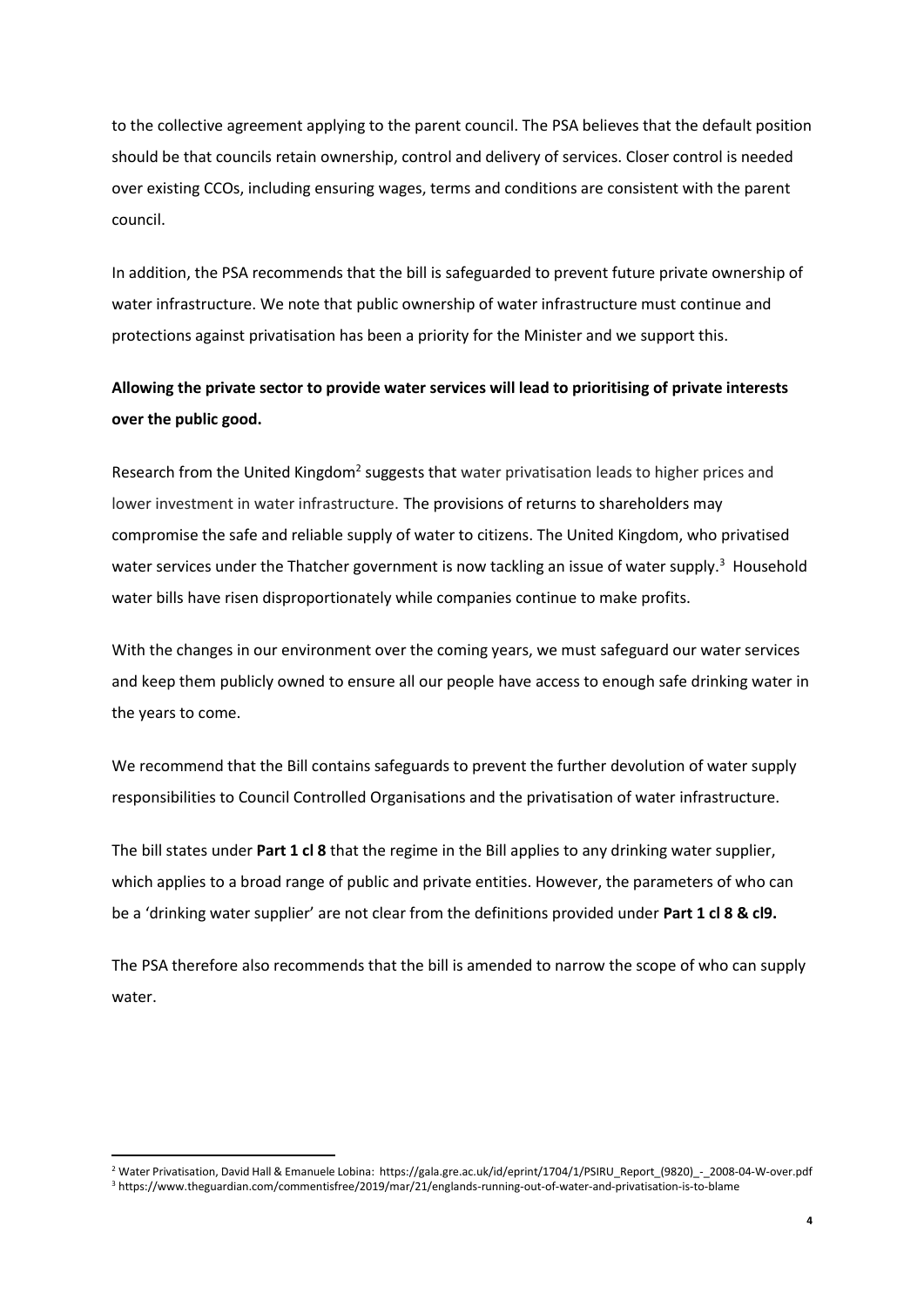## **2. Consultation and active participation of iwi and employees and other stakeholders should be required**

In order for water services to be effective and transparent for all of our communities, there must be engagement with relevant stakeholders and active participation in decision making.

We propose that the Bill should require consultation with iwi, employees and their union and other relevant stakeholders in the following clauses:

- Part 2 clause 30 Owner must have drinking water safety plan.
- **Part 2 clause 42, (4)(b) A drinking water supplier must prepare and implement a source water risk management plan based on the scale, complexity and risk of the drinking water supply.**
- **Part 3 Clause 134** Taumata Arowai will prepare a drinking water compliance, monitoring and enforcement

## **Operational and other regulatory changes needed to support the aims of the Bill**

1. **Clarity is provided on division of responsibility between Councils and multiregional entities** 

**Clarity is needed around the division of responsibilities between drinking water suppliers, territorial authorities and district councils. We note that as part of the Three Waters Review,** the Government's intends to introduce a number of multi-regional entities and that the multi-regional asset plans is to be established in 2023<sup>4</sup>

The PSA supports the multi-regional entities in principle as a way of further public regulation and we support the inclusion of mechanisms that provide for continued public ownership of water infrastructure and protect against privatisation.<sup>5</sup>

However, details around how these multi-regional entities will function is not yet known, and this information will be important in the implementation of the Bill for Water Service providers when

<sup>4</sup> https://www.dia.govt.nz/diawebsite.nsf/Files/Three-waters-reform-programme/\$file/Reform-timeline-December-2020.pdf

<sup>5</sup> Cabinet Paper, https://www.dia.govt.nz/diawebsite.nsf/Files/Proactive-releases/\$file/Investing-in-waterinfrastructure-to-accelerate-reform-and-support-economic-recovery-post-Covid-19.pdf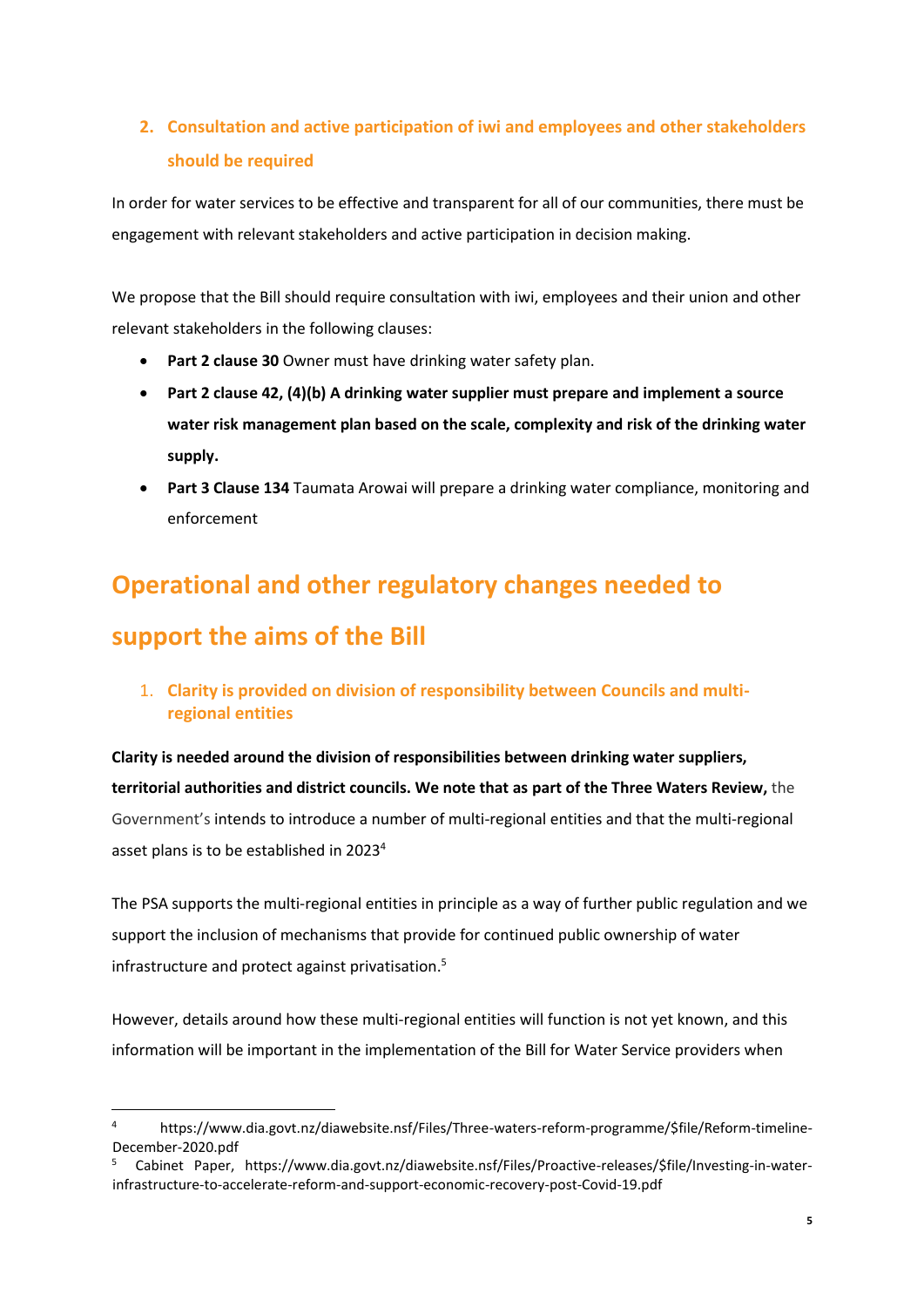transitioning to this approach. We understand that there is an opt-in model intended for water service providers and we recommend significant consultation around the scope of a multi-regional entity to ensure the entities reflect the needs to the providers and the communities they will represent. In addition, a review of responsibility of councils in accordance with the introduction of multi-regional entities will need to be developed in consultation with councils before they are implemented.

### **2. Clarification is provided for practical application of Te Mana o te Wai**

To Māori, water services are a vital aspect of a deeper connection to water. Water is the essence of life and akin to the blood of Papatuanuuku (Earth mother). It is vital that Iwi and Hapu are involved in all levels of decision making when it comes to water services.

The purpose of Te Mana o te Wai as set out in the **National Policy Statement for Freshwater Management** requires councils to make or change plans to achieve the objective, noting the connection between fresh water and the broader environment; and the role of community values when setting freshwater objectives and limits.<sup>6</sup>

To achieve this, active participation of Māori in the implementation of this Bill is required.

Te Mana o te Wai requires that Māori are involved in design and decision making and the PSA recommends that further detail is provided on the practical application of Te Mana o te Wai in relation to the delivery of water services. Specifically, further work is required on how Māori will be involved in asset transfer in the implementation of the bill. There must also be a requirement for water suppliers and Taumata Arowai to consult and engage with iwi on decision making processes (see recommendation 2 regarding the Bill above).

#### **3. Industry standards are introduced across water suppliers**

Pay and conditions for workers at councils vary greatly and can be dependent on the income of that council. This disadvantages some workers particularly at smaller and rural councils. These councils have smaller rate payer and consumer funding bases than larger councils and will pay more for water services per dwelling, particularly due to the proximity between dwellings. This cost differentiation affects how much rural councils can pay their staff and often workers pay is less than those holding similar roles at larger councils.

<sup>6</sup> New Zealand Government, National Policy Statement for Freshwater Management 2020.